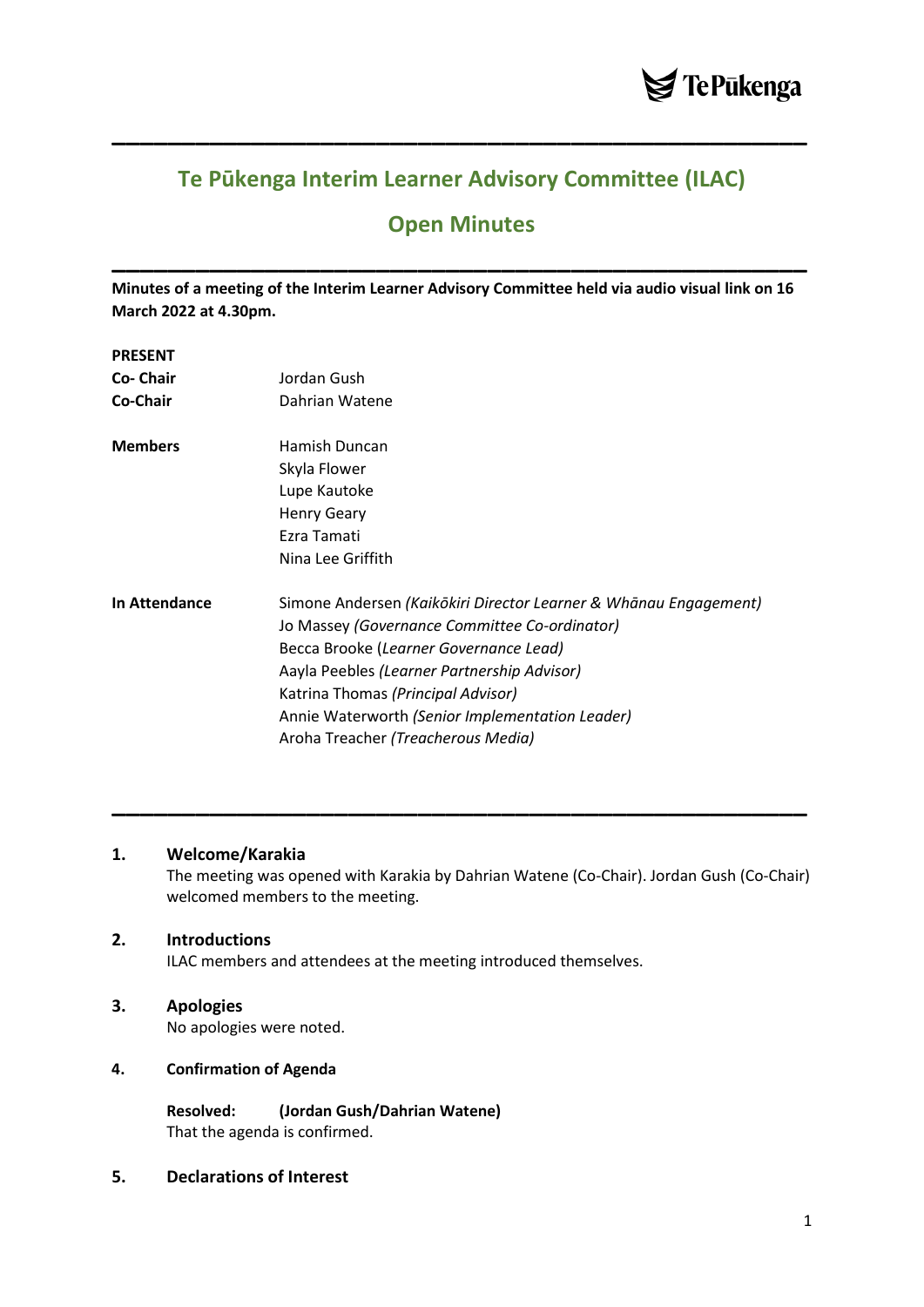

No members of ILAC declared any interests. The Learner Governance Lead provided a summary of the types of scenarios that may constitute a conflict of interest and undertook to circulate some further information and resources on this topic.

**Staff Action:** Learner Governance Lead to circulate some information about conflicts of interest.

# **6. Confirmation of 2 December 2021 OPEN ILAC Meeting Minutes**

#### **Resolved: (Jordan Gush/Hamish Duncan)**

That ILAC approvethe open minutes from the 2 December 2021 ILAC meeting as a true and correct record.

# **7. Council/Committee/Representative Group Updates - OPEN**

#### • **Council Meeting (15 March 2022) Verbal update from Jordan Gush**

Jordan Gush, provided an update on the recent Council meeting, noting there had been good progress around the development of the ILAC relationship agreement and work programme which was helping to clarify the purpose of ILAC. He also noted there had been some discussions around updates to the Operating Model. Further information would be coming to ILAC about this with an opportunity for feedback and input in the coming weeks.

### • **Komiti Māori Verbal update from Dahrian Watene**

Dahrian Wetene noted that the komiti had been discussing how their relationship works with each advisory committee and how they could work with them. Dahrian noted that the calibre of the komiti was high and that there are several experienced komiti members representing various iwis.

#### • **Disability Action Plan Steering Group Verbal update from Henry Geary**

Henry Geary noted that the steering group was on version three of the draft Disability Action Plan, and feedback is being sought on metrics to determine how they can measure success within the plan. Subsidiaries were also working through their own disability action plans, and this should come together as a cohesive unit before it is formally released.

#### • **Te Poari Akoranga**

It was noted that the appointment of Hamish Duncan and Skyla Flowers to Te Poari Akoranga as agreed via email in February 2022 by members was put forward to Te Poari Akoranga who were currently in the process of formalising these appointments.

**Staff Action:** Learner Governance Lead to follow up on progress for Te Poari Akoranga appointments.

**Staff Action:** Learner Governance Lead to send out to member a list of Komiti Māori members and the iwi they represent.

### **Resolved: (Nina Lee Griffith/Henry Geary)**

That ILAC:

a) receive the verbal updates concerning OPEN Council/committees/representative groups; and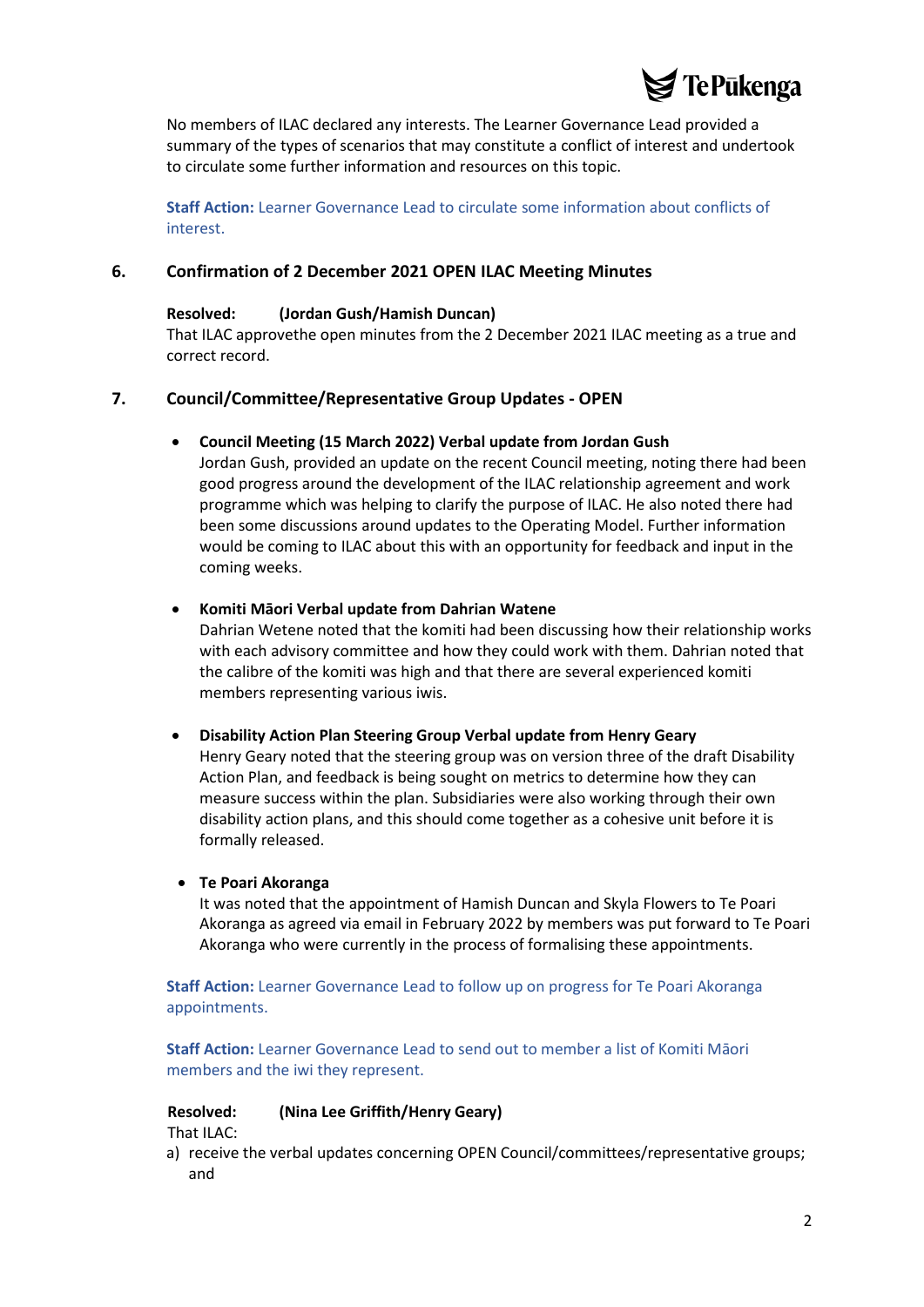

**b)** note the previously approved appointment of Hamish Duncan and Skyla Flower as ILAC representatives on Te Poari Akoranga.

# **8. Learner Leader Videos**

Aroha Treacher from Treacherous Media provided an overview of the project she is collaborating on with Te Pūkenga Communications Team. Aroha asked members if they would be interested in being filmed about their learner journey experiences. Nina Lee Griffiths stated that she will be glad to participate as she was in the process of moving to an exclusively female building company for her employment. The other members of the committee also expressed interest, with Ezra and Skyla noting that they were not interested.

It was noted that Aroha Treacher would be in further contact with the team on next steps.

### **Resolved: (Dahrian Watene/Hamish Duncan)**

That ILAC receive the verbal update concerning Learner Leader Video.

# **9. ILAC Relationship Agreement and Work Programme**

The Learner Governance Lead provided a summary of the process undertaken to develop the draft ILAC relationship agreement and work programme (attachments 1 & 2 of the agenda). She noted that the draft documents had previously been circulated to members for feedback and had been approved by Council but that there was an opportunity for ILAC to discuss any further changes at this meeting.

The Governance Lead provided an overview on the following points:

- $\circ$  Development of an operational issues process to assist with managing and re-directing operational issues that are brought to the attention of ILAC but sit outside of the scope of the committee.
- o Staff would be asking ILAC members to start thinking about representation arrangements and framework for the permanent committees at the next ILAC meeting.
- o The relationship agreement provides a good foundation around ILAC and the council's roles and responsibilities. Going forward, staff would be working to align the Council's work programme with ILAC so that advice was being sought from ILAC on strategic matters at the right time.
- o ILACs work programme and the relationship agreement addresses the need for communication around the purpose of ILAC with the wider network.
- $\circ$  Whether there was interest in holding some shorter workshops as required as we progress through this year, particularly around the operating model and other time sensitive topics. Members noted that they are eager to consider any workshops needed.

Jordan Gush noted that now was the time for ILAC members to express any concerns or thoughts around the relationship agreement and work programme.

# **Resolved: (Hamish Duncan/Skyla Flowers)**

That ILAC: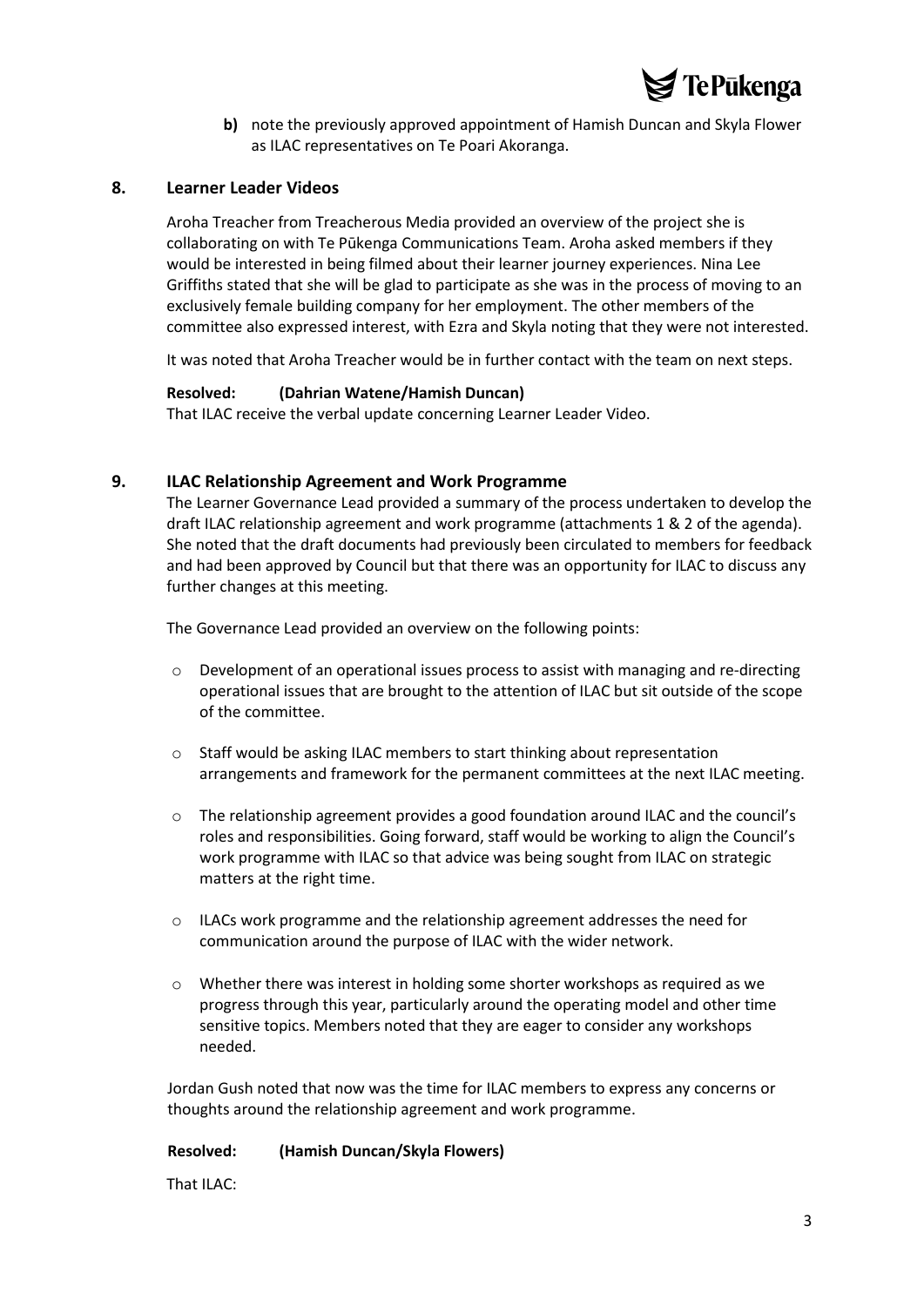

- a) receive the verbal overview and update concerning the ILAC relationship agreement and work programme; and
- b) approve the final ILAC relationship agreement and work programme, and delegate authority to the ILAC Co-Chairs to sign the final documents

## **10. Learner Engagement Framework**

Kaikōkiri Director Learner & Whānau Engagement provided an overview and presentation on the learner engagement framework, noting the primary focus of the framework was ensure learner voice was at the centre and embedded in all Te Pūkenga mahi.

She also noted the following:

- o a stocktake into the Work Based Learning (WBL) space was currently being undertaken to get a better understanding of how best to partner and engage with WBL learners.
- o a Learner Payment Policy is in place which means learners (outside of ILAC) that were involved with various Te Pūkenga workstreams would be compensated for their time and would receive reimbursement for expenses they may incur.

**Staff Action:** Learner Governance Lead to send the learner engagement framework presentation to members with questions to prompt some thinking around learner partnership and engagement.

#### **Resolved: (Hamish Duncan/Nina Lee Griffiths)**

That ILAC receive the overview and presentation on the Learner Engagement Framework.

#### **11. General Business (Open)**

The Learner Governance Lead asked members whether they were happy with the current format of meetings, specifically dates, times, communication methods. Members expressed the following in relation to this:

- $\circ$  there was a preference for evening meetings and agreed that meeting times would be moved to 4.30pm.
- $\circ$  Members expressed that they would like to have an in person meeting soon. Staff undertook to look into options and timing for when this could occur, noting there were still restrictions in place due to covid.
- o Members noted that their preferred means of communication/notification of information was via email.

**Staff Action:** To change the time of meetings to 4.30pm and to look at options for an in person meeting.

# **12. Resolution to Exclude the Public**

#### **Resolved: (Jordan Gush/Hamish Duncan)**

That the meeting moves into public excluded session from the remainder of the meeting. This resolution will be made in reliance on section 48(1) of the Local Government Official Information and Meetings ACT 1987 (LGOIMA) and the particular interests protected by